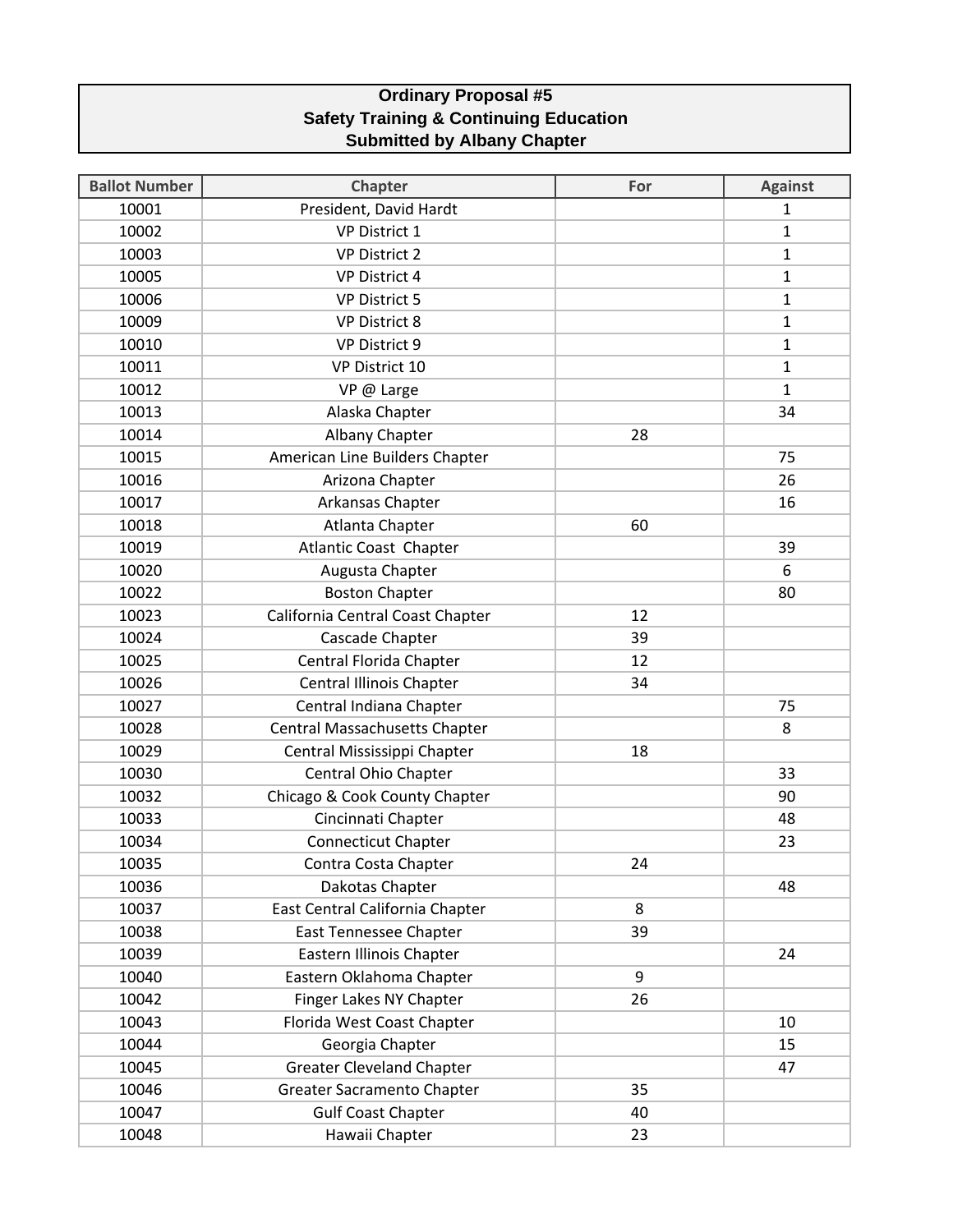| 10049 | <b>Hudson Valley Chapter</b>              |     | 17  |
|-------|-------------------------------------------|-----|-----|
| 10050 | Idaho Chapter                             | 17  |     |
| 10051 | <b>Illinois Chapter</b>                   | 73  |     |
| 10052 | <b>Inland Empire Chapter</b>              | 29  |     |
| 10053 | Intermountain Chapter                     | 21  |     |
| 10054 | Iowa Chapter                              |     | 59  |
| 10055 | Kansas Chapter                            | 29  |     |
| 10056 | Kansas City Chapter                       |     | 50  |
| 10057 | Kern County Chapter                       | 10  |     |
| 10058 | Long Island Chapter                       | 54  |     |
| 10059 | Los Angeles County Chapter                | 92  |     |
| 10060 | Louisville Chapter                        | 38  |     |
| 10061 | <b>Mahoning Valley Chapter</b>            |     | 16  |
| 10062 | Maryland Chapter                          |     | 37  |
| 10064 | Michigan Chapter                          |     | 84  |
| 10065 | Milwaukee Chapter                         | 51  |     |
| 10066 | Minneapolis Chapter                       |     | 73  |
| 10067 | Missouri Valley Line Constructors Chapter |     | 46  |
| 10068 | Montana Chapter                           | 19  |     |
| 10069 | Monterey Bay California Chapter           | 5   |     |
| 10070 | Nebraska Chapter                          | 34  |     |
| 10071 | New Mexico Chapter                        |     | 15  |
| 10072 | New York City Chapter                     |     | 249 |
| 10073 | North Central Ohio Chapter                | 28  |     |
| 10074 | North Florida Chapter                     |     | 15  |
| 10075 | North Louisiana Chapter                   | 18  |     |
| 10076 | North Texas Chapter                       |     | 23  |
| 10077 | Northeast Louisiana Chapter               |     | 6   |
| 10078 | Northeastern Illinois Chapter             |     | 46  |
| 10079 | Northeastern Line Constructors Chapter    | 53  |     |
| 10080 | Northern California Chapter               |     | 57  |
| 10081 | Northern Illinois Chapter                 |     | 22  |
| 10082 | Northern Indiana Chapter                  |     | 50  |
| 10083 | Northern New Jersey Chapter               | 72  |     |
| 10084 | Northern New York Chapter                 |     | 12  |
| 10085 | Northwest Line Constructors Chapter       |     | 32  |
| 10086 | Ohio-Michigan Chapter                     |     | 43  |
| 10087 | Oklahoma Chapter                          |     | 16  |
| 10088 | <b>Orange County Chapter</b>              | 39  |     |
| 10089 | Oregon-Columbia Chapter                   |     | 67  |
| 10090 | Oregon-Pacific Cascade Chapter            |     | 37  |
| 10091 | Penn-Del-Jersey Chapter                   | 163 |     |
| 10092 | <b>Puget Sound Chapter</b>                |     | 63  |
| 10093 | Quad-Cities Chapter                       |     | 14  |
| 10094 | Red River Valley Chapter                  | 11  |     |
| 10095 | Redwood Empire Chapter                    | 7   |     |
| 10096 | Rhode Island and SE Massachusetts Chapter | 10  |     |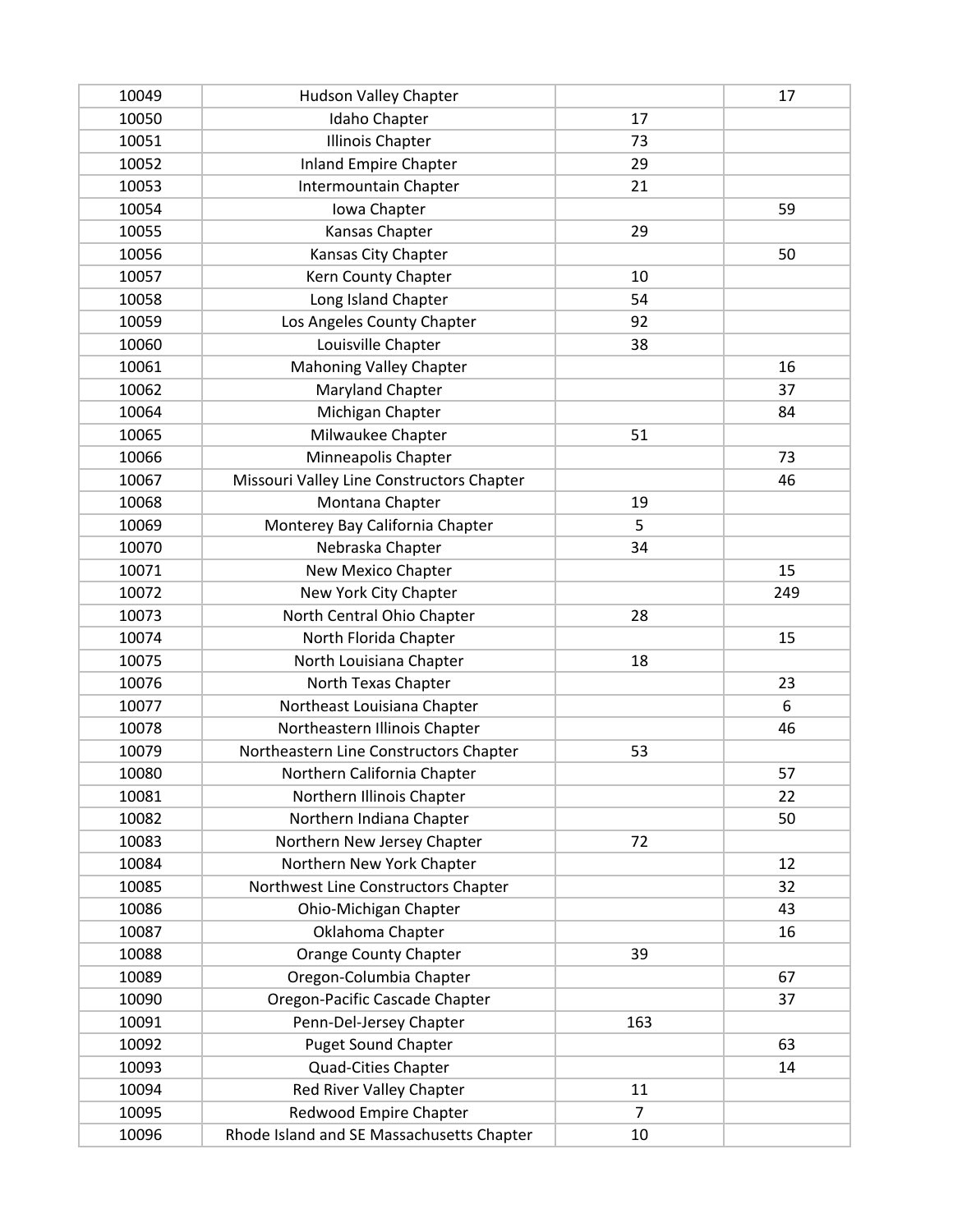| 10097 | Rochester New York Chapter             |    | 23 |
|-------|----------------------------------------|----|----|
| 10098 | Rocky Mountain Chapter                 |    | 27 |
| 10099 | San Diego County Chapter               |    | 50 |
| 10100 | San Francisco Chapter                  |    | 42 |
| 10102 | Santa Clara Valley Chapter             |    | 30 |
| 10103 | South Florida Chapter                  | 28 |    |
| 10105 | South Texas Chapter                    |    | 18 |
| 10106 | Southeast Texas Chapter                |    | 54 |
| 10107 | Southeastern Line Constructors Chapter |    | 16 |
| 10108 | Southeastern Michigan Chapter          |    | 40 |
| 10109 | Southern Arizona                       |    | 11 |
| 10110 | Southern Colorado Chapter              |    | 20 |
| 10111 | Southern Indiana Chapter               | 35 |    |
| 10112 | Southern Nevada Chapter                |    | 40 |
| 10113 | Southern New Jersey Chapter            |    | 59 |
| 10114 | Southern Sierras Chapter               |    | 29 |
| 10115 | Southern Tier Chapter                  |    | 9  |
| 10117 | Southwest Washington Chapter           | 26 |    |
| 10119 | St Louis Chapter                       |    | 70 |
| 10120 | St Paul Chapter                        |    | 40 |
| 10121 | Twin Ports-Arrowhead Chapter           |    | 17 |
| 10122 | Washington DC Chapter                  | 85 |    |
| 10124 | West Virginia & Ohio Valley Chapter    |    | 38 |
| 10125 | Western Line Constructors Chapter      |    | 70 |
| 10127 | Western New York State Chapter         | 24 |    |
| 10128 | Western Ohio Chapter                   |    | 17 |
| 10129 | Western Pennsylvania Chapter           | 44 |    |
| 10130 | Wisconsin Chapter                      |    | 50 |
| 10131 | Wyoming                                |    | 28 |
|       |                                        |    |    |

| . Judis 19 | 1 につつ<br>1522           | <b>DEES</b><br>-933 |
|------------|-------------------------|---------------------|
|            | <b>Total Votes Cast</b> |                     |

## **Ballots Not Picked Up/Submitted**

| <b>Ballot Number</b> | <b>Chapter</b>               | <b>Not Cast</b> |
|----------------------|------------------------------|-----------------|
| 10004                | <b>VP District 3</b>         |                 |
| 10007                | <b>VP District 6</b>         |                 |
| 10008                | <b>VP District 7</b>         |                 |
| 10021                | <b>Baton Rouge Chapter</b>   | 5               |
| 10031                | <b>Central Texas Chapter</b> | 19              |
| 10041                | El Paso Chapter              |                 |
| 10063                | Memphis Chapter              | 21              |
| 10101                | San Mateo County Chapter     | 11              |
| 10104                | South Louisiana Chapter      | 18              |